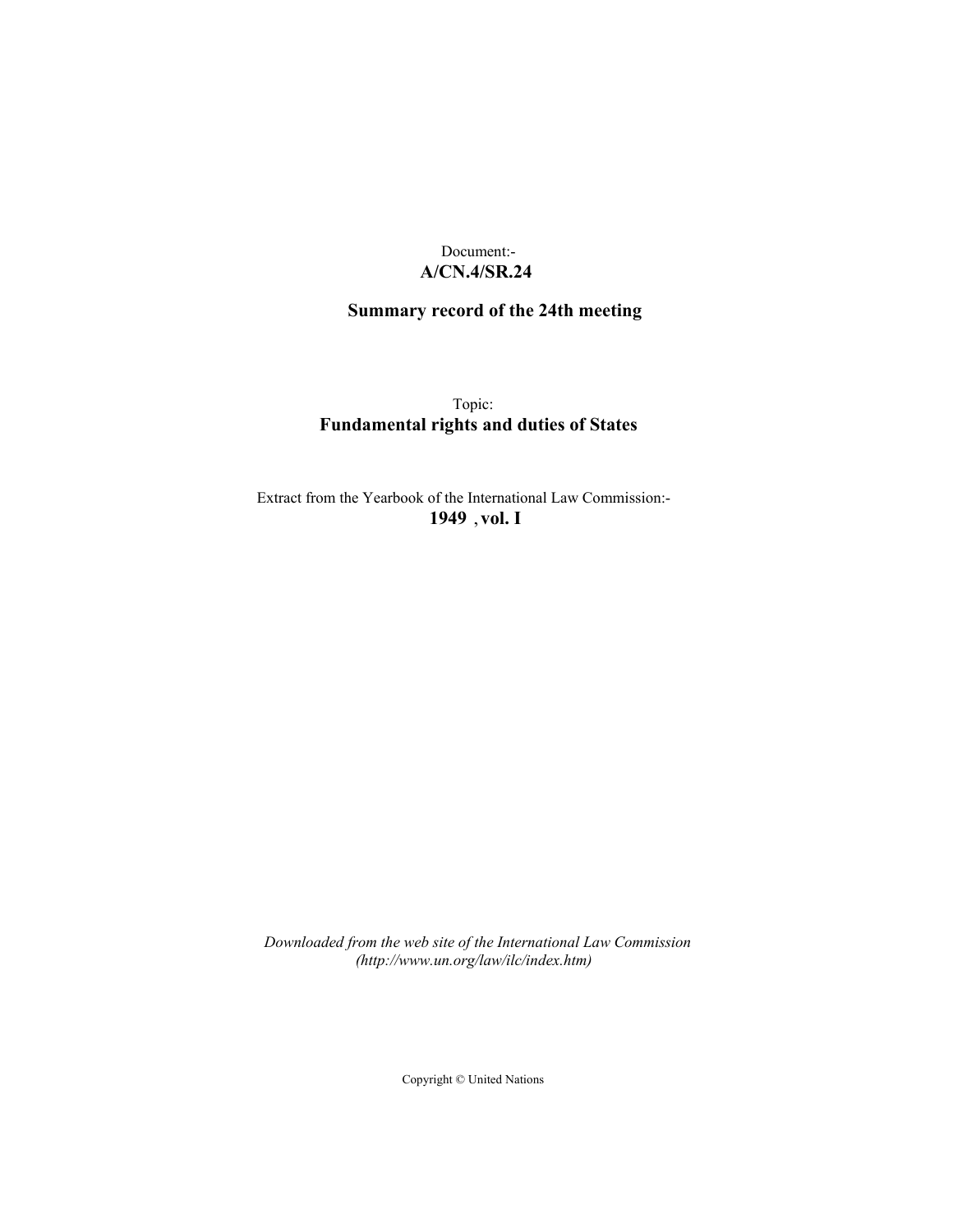*Page*

addition of that word would weaken the text as the use of force was always inconsistent with justice, put Mr. Yepes' proposal to the vote.

*Mr. Yepes' proposal was rejected by no votes to 4.* 99. The CHAIRMAN then put article 11, as amended, to the vote.

*Article 11, as amended, was adopted by 9 votes to none.*

The meeting rose at 6 p.m.

# **24th MEETING**

*Friday, 20 May 1949, at 10.15 a.m.*

### **CONTENTS**

Draft Declaration on the Rights and Duties of States *(continued)*

Third reading *(continued)*

| Article 12                                       |  |  |  |  |                                                                                                                                                               |  |  | 171 |
|--------------------------------------------------|--|--|--|--|---------------------------------------------------------------------------------------------------------------------------------------------------------------|--|--|-----|
| Article 13                                       |  |  |  |  | $\mathbf{r}$ . The state of the state of the state $\mathbf{r}$                                                                                               |  |  | 171 |
| Article 14                                       |  |  |  |  |                                                                                                                                                               |  |  | 171 |
| Article 15                                       |  |  |  |  |                                                                                                                                                               |  |  | 171 |
| Article 16                                       |  |  |  |  | $\mathbf{r}$ . The state of the state $\mathbf{r}$                                                                                                            |  |  | 171 |
| Article 1                                        |  |  |  |  | $\frac{1}{2}$                                                                                                                                                 |  |  | 171 |
| Article 2                                        |  |  |  |  | $\frac{1}{2}$ , $\frac{1}{2}$ , $\frac{1}{2}$ , $\frac{1}{2}$ , $\frac{1}{2}$ , $\frac{1}{2}$ , $\frac{1}{2}$ , $\frac{1}{2}$ , $\frac{1}{2}$ , $\frac{1}{2}$ |  |  | 172 |
| Article 7                                        |  |  |  |  | $\frac{1}{2}$                                                                                                                                                 |  |  | 174 |
| Preamble                                         |  |  |  |  | <u>and a straight and a straight and</u>                                                                                                                      |  |  | 174 |
| Order of articles $\ldots$ , $\ldots$ , $\ldots$ |  |  |  |  |                                                                                                                                                               |  |  | 175 |
| Procedure to be followed after the adoption      |  |  |  |  |                                                                                                                                                               |  |  |     |
| of the draft Declaration                         |  |  |  |  | <u>na kara sa sara</u>                                                                                                                                        |  |  | 175 |
|                                                  |  |  |  |  |                                                                                                                                                               |  |  |     |

# *Chairman:* Mr. Manley 0. HUDSON. *Rapporteur:* Mr. Gilberto AMADO.

#### *Present-*

*Members:* Mr. Ricardo ALFARO, Mr. James L. BRIERLY, Mr. Roberto Córdova, Mr. J. P. A. FRANCOIS, Mr. Shuhsi Hsu, Mr. Vladimir KORET-SKY, Sir Benegal N. RAU, Mr. A. E. F. SANDSTRÖM, Mr. Georges SCELLE, Mr. Jean SPIROPOULOS, Mr. Jesús María YEPES.

*Secretariat:* Mr. KERNO, Assistant Secretary-General in charge of the Legal Department; Mr. LIANG, Director, Division for the Development and Codification of International Law, Secretary to the Commission.

## **Draft Declaration on the Rights and Duties of States (A/CN.4/2)** *(continued)*

#### THIRD READING (continued)

#### *Article 12* [9]

1. The CHAIRMAN said that no changes had been suggested by the Drafting Committee (See A/CN.4/SR.23, footnote 1) to the English text previously approved by the Commission. As former article 8 had become article 11 of the draft Declaration, the reference to that article in articlel2 should therefore be corrected.

*Article 12 as amended was adopted by 9 votes.*

#### *Article 13* [10]

2. The CHAIRMAN said that the Drafting Committee suggested the deletion of the word " made " from the English text. As in the case of article 12, article 13 should be amended by changing " article 8 " into " article 11 ".

*Article 13 as amended was adopted by 13 votes.*

### *Article 14 [II]*

3. The CHAIRMAN said that no changes to article 14 were suggested by the Committee.

*Article 14 was adopted by 9 votes.*

### *Article 15* [12]

4. The CHAIRMAN said that no changes to the English text of article 15 were suggested by the Committee. He suggested that the word " own " which preceded the word "constitution" in the English text, should be deleted.

*That proposal was adopted.*

5. Mr. ALFARO thought that the word " limitations " in the English text should be replaced by " provisions ". The Spanish word *disposiciones* meant not only limitations, but also any provisions contrary to the obligations dealt with in that article.

6. Mr. BRIERLY supported that proposal.

*Mr. Alfaro's proposal was adopted by 6 votes.* 7. Mr. SANDSTROM then suggested that the word " contained " in the English text be deleted, as it became redundant.

*That proposal was adopted.*

8. The CHAIRMAN put to the vote article 15 in the following wording:

" Every State has the duty to carry out in good faith its obligations arising from treaties and other sources of international law, and it may not invoke provisions contained in its own constitution or its laws as an excuse for failure to perform this duty. "

*Article 15 was adopted by 11 votes.*

#### *Article 16*

9. The CHAIRMAN said that no changes to the English text of article 16 were suggested by the Drafting Committee.

*Article 16 was adopted by 10 votes to 1.*

#### *Article 1*

10. The CHAIRMAN reminded the Commission that it had deferred its decision on article 1 of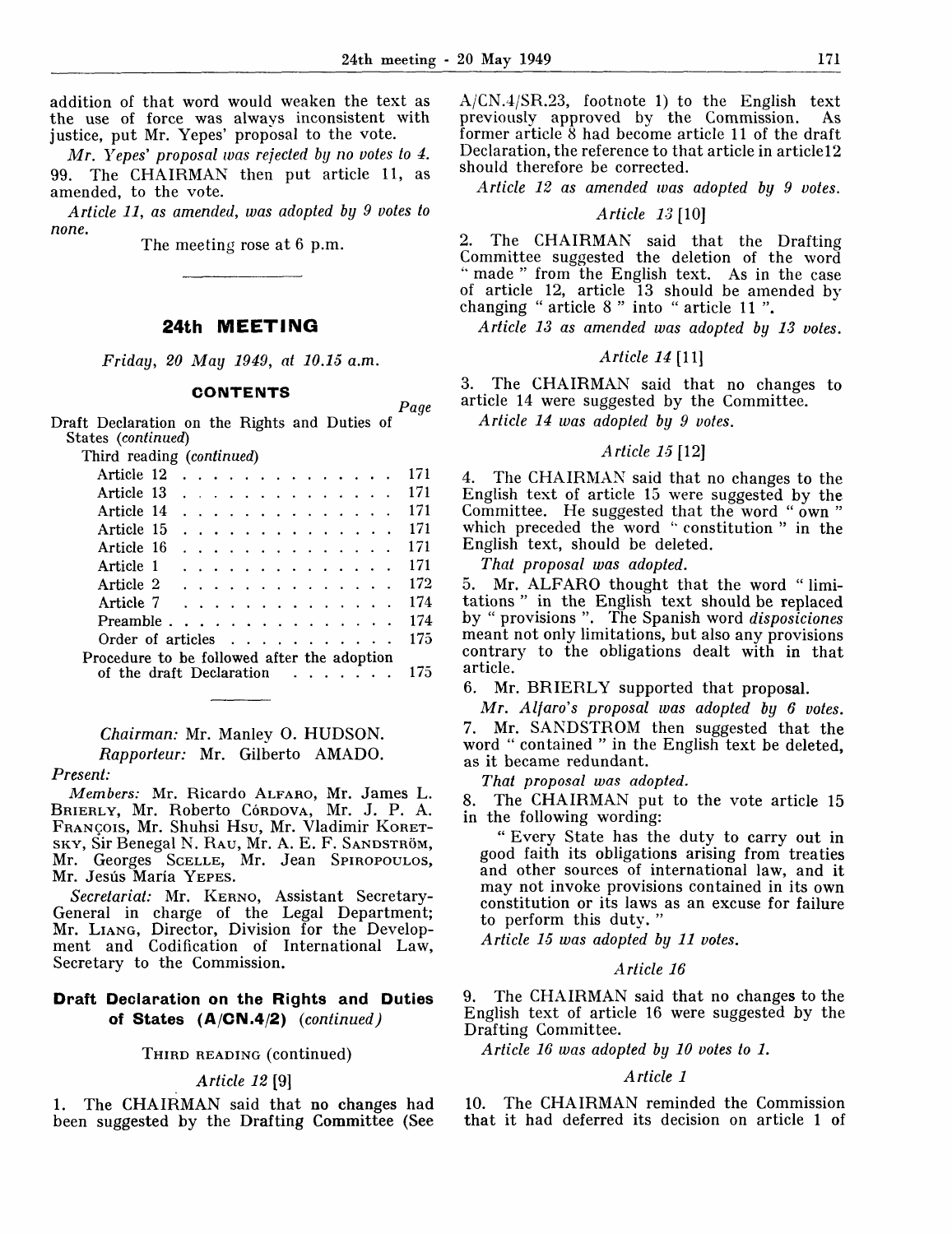the Declaration which, as amended by Mr. Yepes and adopted at the previous meeting,  $\frac{1}{2}$  read as follows:

" Every State has the right to exist and to preserve its existence."

11. Sir Benegal RAU said that, in principle, he was against article 1 and article 2 of the draft Declaration which were closely connected. He would, however, be prepared, if necessary, to accept the wording proposed by the Drafting Committee for article 1. He could not agree to the existing text.

12. Mr. ALFARO pointed out that, by proclaiming that every State had the right to exist, the Commission would be reaffirming the principle of the right of peoples to self-determination. Communities which had constituted themselves as States obviously had the right to exist. He was in favour of the wording proposed by Mr. Yepes.

13. Sir Benegal RAU said that if the words " every State has the right to exist " meant that any community which claimed to be a State had the right to exist as a State, he would formally oppose the adoption of article 1 in the form suggested by Mr. Yepes; if, on the contrary, those words meant that every existing State had the right to exist, it would be merely stating a truism.

14. The CHAIRMAN thought that it could only apply to communities which had actually become States. He did not agree with Mr. Alfaro's interpretation of the right set forth in article 1. 15. Mr. ALFARO explained that the article merely " reaffirmed " the right of peoples to selfdetermination, and that the communities he had spoken of were those which had availed themselves of that right and had become States. In such cases they undoubtedly had both the right to exist and to preserve their existence. The State, like the individual, had the right to exist from the moment of birth.

16. In reply to a question by Mr. HSU, he admitted that there would be no danger in deleting article 1 of the Declaration, but feared that that 'might have an unfortunate psychological effect on the peoples of the world.

17. Sir Benegal RAU, supported by the CHAIRMAN, unreservedly approved the principle of the right of peoples to self-determination, but distinctly disagreed with the interpretation according to which any community could claim statehood by unilateral action. He feared that that was how article 1 would be interpreted.

18. Mr. ALFARO, supported by Mr. CORDOVA and Mr. SCELLE, thought that such an interpretation was impossible, as article 1 said " every State " and not " every community".

19. Mr. YEPES explained that, in submitting his wording, he had had in mind actually existing States. If the Commission thought that form of words ambiguous, the words " to exist and" should be deleted and the previously adopted wording used.

20. Mr. KORETSKY stressed the question's political aspect. The principle of a State's right to exist had been put forward to offset the fascist conception that one State had the right to make, others disappear. It would be good to reaffirm that principle in the Declaration which the Commission was drafting.

21. The CHAIRMAN put to the vote Mr. Yepes' proposal to delete the words " to exist and " in article 1.

*Mr. Yepes' proposal was not adopted, 5 votes being cast in favour and 5 against.*

22. The CHAIRMAN then put to the vote article 1 in the following wording: " Every State has the right to existence and to preserve its existence ".

*There was an equal vote, 6 being cast in favour and 6 against.*

23. The CHAIRMAN asked the Commission to vote on the interpretation to be given to the last vote.

*It was decided by 6 votes to 5, with 1 abstention, to consider adopted article 1 in its last wording.*<sup>2</sup>

# *Article 2*

24. The CHAIRMAN recalled that the Commission had reserved its decision with regard to article 2 of the draft Declaration.<sup>3</sup> He pointed out that his objections to the article which set forth, as it were, the duty of States to recognize the right to existence proclaimed in article 1, had been strengthened in view of the decision of the Commission to retain article 1 in the draft Declaration.

25. Sir Benegal RAU observed that he had always objected to the inclusion of article 2 in the draft Declaration. He felt that the provisions of article 2 were all the less necessary since article 1 had been adopted.

26. Mr. SCELLE pointed out that, as in the case of article 1, the State referred to was one which had a legal existence. Since it was incumbent upon other States to recognize that existence, it should be clearly stated that it was the right of every State to have its existence recognized by other States.

27. The CHAIRMAN observed that in stating such a right to the advantage of the State, the Declaration would imply that other States had the

<sup>2</sup> See A/CN.4/SR.25, para. 4.

<sup>3</sup> A/CN.4/SR.23, para. 38.

<sup>1</sup> A/CN.4/SR.23, para. 37.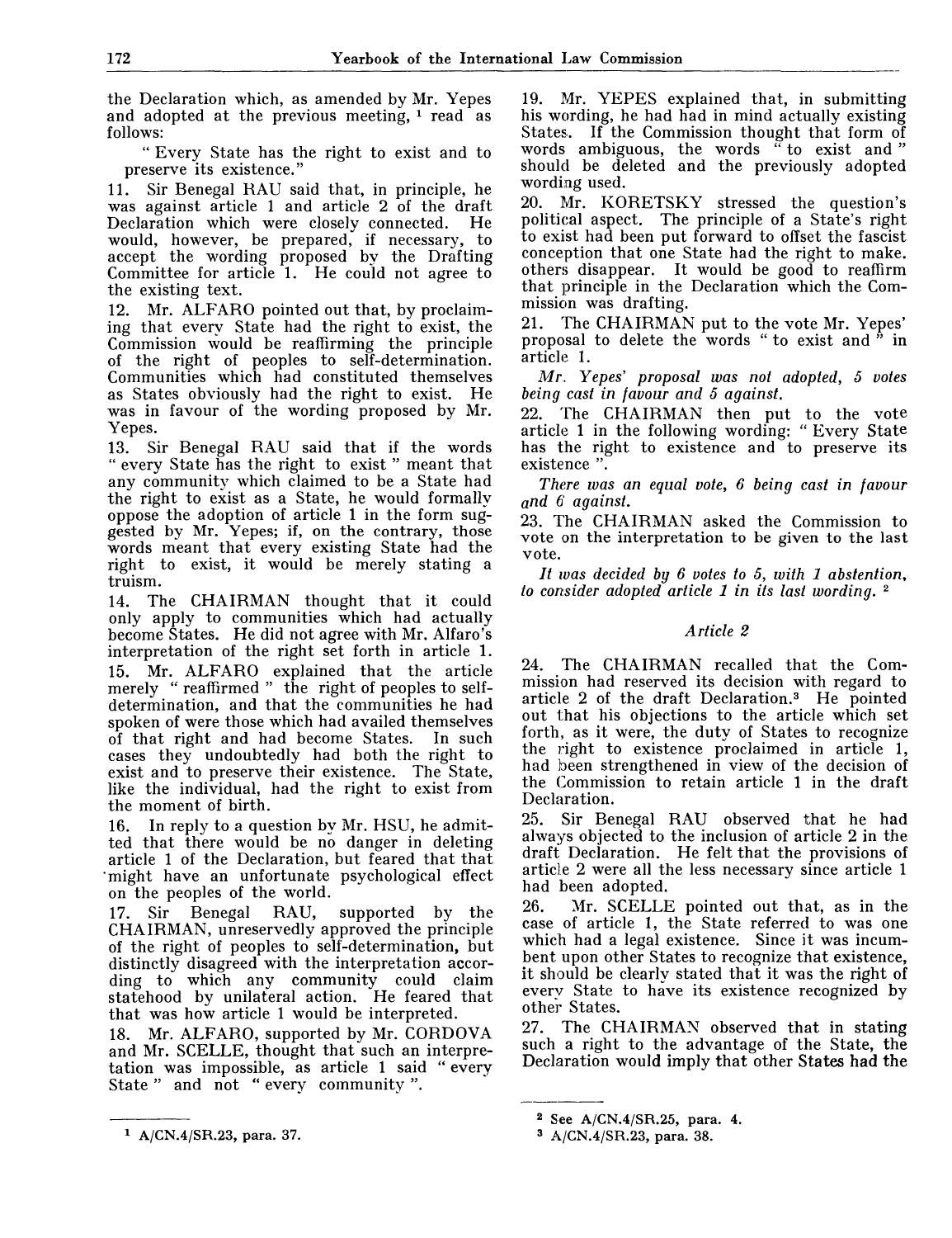corresponding duty to recognize its existence. Mr. Alfaro had clearly specified that the recognition mentioned in article 2 was not aimed at the positive act of recognition, but at the corresponding duty arising out of the right referred to in article 1. It did not appear necessary, therefore, to set forth that duty as a separate right, namely, the right of the State to recognition of its existence.

28. Mr. ALFARO drew the attention of members of the Commission to the comments of the United Kingdom Government (A/CN.4/2, p. 53). According to that Government, it was the duty of States to recognize as a State a community fulfilling the conditions of statehood and it was also their duty not to recognize as a State a community which did not fulfil those conditions. The United Kingdom Government had agreed that the recognition or non-recognition of States was a matter of legal duty and not of policy, Recognition or non-recognition of a State would therefore depend upon whether or not the other States were convinced that the State seeking recognition of its existence fulfilled the conditions of statehood.

29. The CHAIRMAN and Mr. BRIERLY observed that the comments quoted by Mr. Alfaro dealt with the matter of recognition of States, whereas article 2 referred to the recognition of the existence of a State. Mr Brierly added that in its comment on article 1  $(A/C\tilde{N}.4/2, p. 50)$ the United Kingdom Government had pointed out that it was necessary, in the Declaration on the Rights and Duties of States, to define a State. Mr. Brierly felt that since the Commission had decided not to include in the Declaration a definition of the State, article 2 was out of place in the Declaration.

30. Mr. SCELLE supported the views expressed by Mr. Alfaro. It was incumbent upon States, in all good faith, to recognize communities effectively constituted as States, but they could not be compelled to recognized as a State any political entity claiming statehood unless they were convinced that it fulfilled the conditions of statehood.

31. Mr. Scelle shared the view of Mr. Brierly that recognition of the existence of a State was declarative and not attributive. It did not grant existence to a recognized State, but merely took note of it. Mr. Scelle felt that it would have been preferable to include in the Declaration on the Rights and Duties of States a definition of the State. He was fully aware of the difficulties such a definition would entail and that it would not be easy to reach an agreement; he considered, nevertheless, that article 2 should be retained even in the absence of such a definition in the draft Declaration.

32. The CHAIRMAN asked Mr. Scelle whether, in his opinion, it would be incumbent upon a State, under the provisions of article 2, to declare its stand on the question whether or not a political entity claiming statehood fulfilled the necessary conditions of statehood. Personally, he felt that there was no such obligation.

33. Mr. CORDOVA observed that article 2 might deal with tacit recognition of the effects of the existence of the State. Even without entering into the question whether or not a political entity fulfilled the necessary conditions of statehood, it was clearly incumbent upon the other States to recognize the very fact of the existence of that political entity. The question might arise in the case of warships or other assets belonging to a community claiming statehood yet not recognized by all the other States.

34. Mr. SCELLE pointed out that recognition of a State implied recognition of the competence of the rulers of that State to engage in certain activities. It stood to reason that the competence of rulers of States differed from that of rulers of political entities which were not States, such as insurgents. International law had no means other than recognition whereby to distinguish between States and political entities which were not States. Real international anarchy would be the result if the idea of recognition were cast aside. Personally, he would prefer collective recognition to separate recognition by each State, but as long as there existed no super-State organization able to determine whether or not a political entity constituted a State, it would be up to each State itself to decide on the matter.

35. Mr. Scelle observed, in conclusion, that the duty of States to recognize other States was one way of bringing some order into so disorderly a group as existing international society.

36. Mr. CORDOVA understood Mr. Scelle to mean that the recognition of a State and the recognition of a Government were identical. However, even if the Government of the State was not recognized, it was impossible not to recognize the existence of the State itself. If, for instance, a Spanish warship entered Mexican territorial waters, Mexico could not refuse to grant it the status of a ship flying the Spanish flag, even if it did not recognize the current Spanish Government.

37. The CHAIRMAN stated that it was precisely that interpretation of article 2 which should be avoided. He was therefore against the adoption of the article, which might give rise to a prolonged debate in the General Assembly.

38. Sir Benegal RAU asked Mr. Alfaro if, in his opinion, article 2 gave a community calling itself a State the right of recognition in each of the four following cases:

(1) When it was not yet recognized by any other State;

(2) When it was recognized by a single State;

(3) When it was recognized by the minority of the community of States;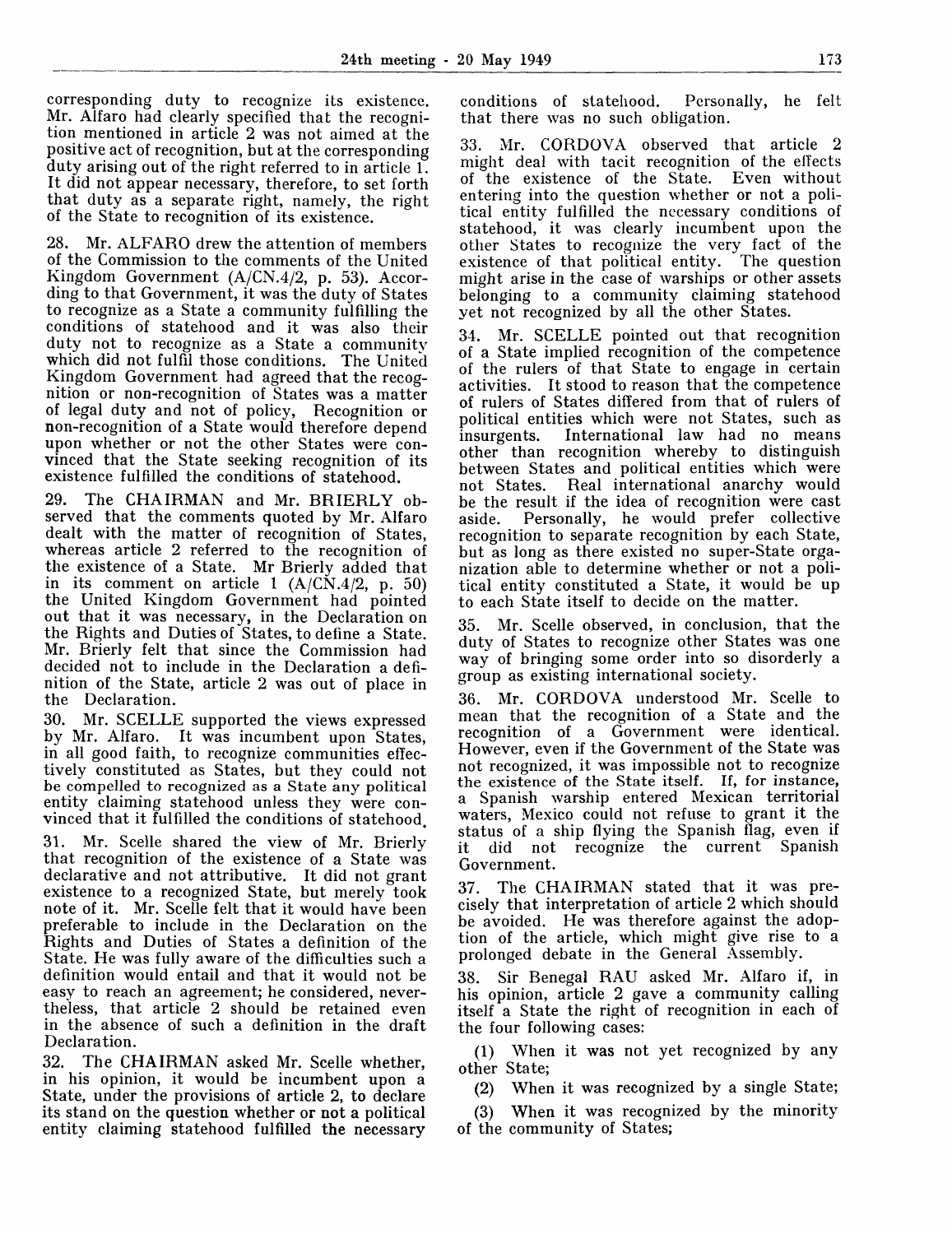(4) When it was recognized by the majority of the community of States.

39. Mr. ALFARO replied in the negative to the first three questions. With regard to the fourth, he stated that the fact that a community was recognized as a State by the majority of States, was a factor in favour of its recognition by the minority of the community of States. Every State had nevertheless the right, in the exercise of its sovereignty, of refusing to recognize a State which, in its opinion, did not fulfil the conditions of statehood.

40. Sir Benegal RAU pointed out that, in those conditions, article 2 merely stated a truism, and was equivalent to saying that only a community calling itself a State, and universally recognized as a State, was entitled to have its existence recognized.

41. Mr. SPIROPOULOS considered that article 2, as it was drafted, lent itself to several different interpretations. Nevertheless that should not prevent its being retained. It was known that the question of recognition was not definitely settled in positive international law, and there was no objection to letting each State interpret that article in its fashion.

42. Mr. ALFARO stressed that recognition could be express or tacit. It happened that States which refused to recognize a State expressly, were led, nevertheless, to recognize it tacitly. Such was the case of the Arab States, which had to recognize the vote taken with regard to the State of Israel in the United Nations and, consequently the existence of that State, although they refused to recognize Israel expressly as a State.

43. The CHAIRMAN pointed out that the Arab States were Members of the United Nations, of which one of the principles was that of obligatory collective recognition. Would non-member States, such as Switzerland or Portugal, be obliged to recognize the State of Israel in the same way?

44. Mr. ALFARO stated that those States were obliged to recognize it, if they considered that the State of Israel fulfilled all the conditions of statehood.

45. Mr. SCELLE proposed drafting article 2 thus: " Each State has the duty of recognizing, in good faith, the existence of other States ".

46. On the suggestion of Mr. FRANÇOIS, Mr. SCELLE accepted the deletion of the words " in good faith ".

47. The CHAIRMAN put Mr. Scelle's proposal to the vote.

*That proposal was rejected by 5 votes to 4.*

48. Mr. CORDOVA pointed out that it was not desirable to retain article 2, the purport of which would be difficult to explain to the General Assembly.

49. The CHAIRMAN put to the vote the original text of article 2  $(A/CN.4/W.8)$ .

*There were 6 votes in favour and 6 against.*

50. After a short discussion, the Commission decided by a large majority to defer the final vote on article 2 until the return of Mr. Amado, (Rapporteur) who was prevented by business elsewhere from attending the meeting.<sup>4</sup>

### *Article 7*<sup>5</sup>

51. On the proposal of the CHAIRMAN, the Commission decided also to defer the question of the deletion of the words " without distinction as to race, sex, language or religion ", until Mr. Amado's return.

## *Preamble*

52. The CHAIRMAN wondered whether the words " as a standard of conduct " which had been inserted after the word " formulate " in the fifth recital were in keeping with the nature of the Declaration.<sup>6</sup> It was his opinion that the insertion of those words would weaken the preamble which in its first four recitals stated positive rules as did the body of the Declaration which set forth rights to be claimed and duties to be fulfilled, for example, article 11. In his opinion the Declaration should set rules of conduct and not a standard of conduct. The latter expression would remove the obligatory character of the Declaration and would tend to limit its scope. He therefore proposed deletion of the words " as a standard of conduct ".

53. Mr. FRANQOIS stressed that the General Assembly had no legislative powers and could not in any case adopt a binding Declaration. The<br>Declaration would have only moral force. The Declaration would have only moral force. insertion of those words was therefore unnecessary since the Declaration merely proclaimed an ideal of conduct.

54. Mr. YEPES concurred in the view of the Chairman that the Declaration should set forth positive rules and not merely define the ideal to be pursued.

55. Mr. HSU also shared the view of the Chairman and felt that those words should be deleted. He therefore proposed that the fifth recital should be reconsidered.

56. Mr. CORDOVA, after recalling that those words had been inserted because of difficulties which has arisen in connexion with the expression " certain basic rights and duties ", admitted that the Declaration should not merely indicate a standard of conduct but should set forth juridical

<sup>4</sup> See A/CN.4/SR.25, para. 3.

<sup>5</sup> See A/CN.4/SR.23, para 90.

<sup>6</sup> Ibid., para. 33.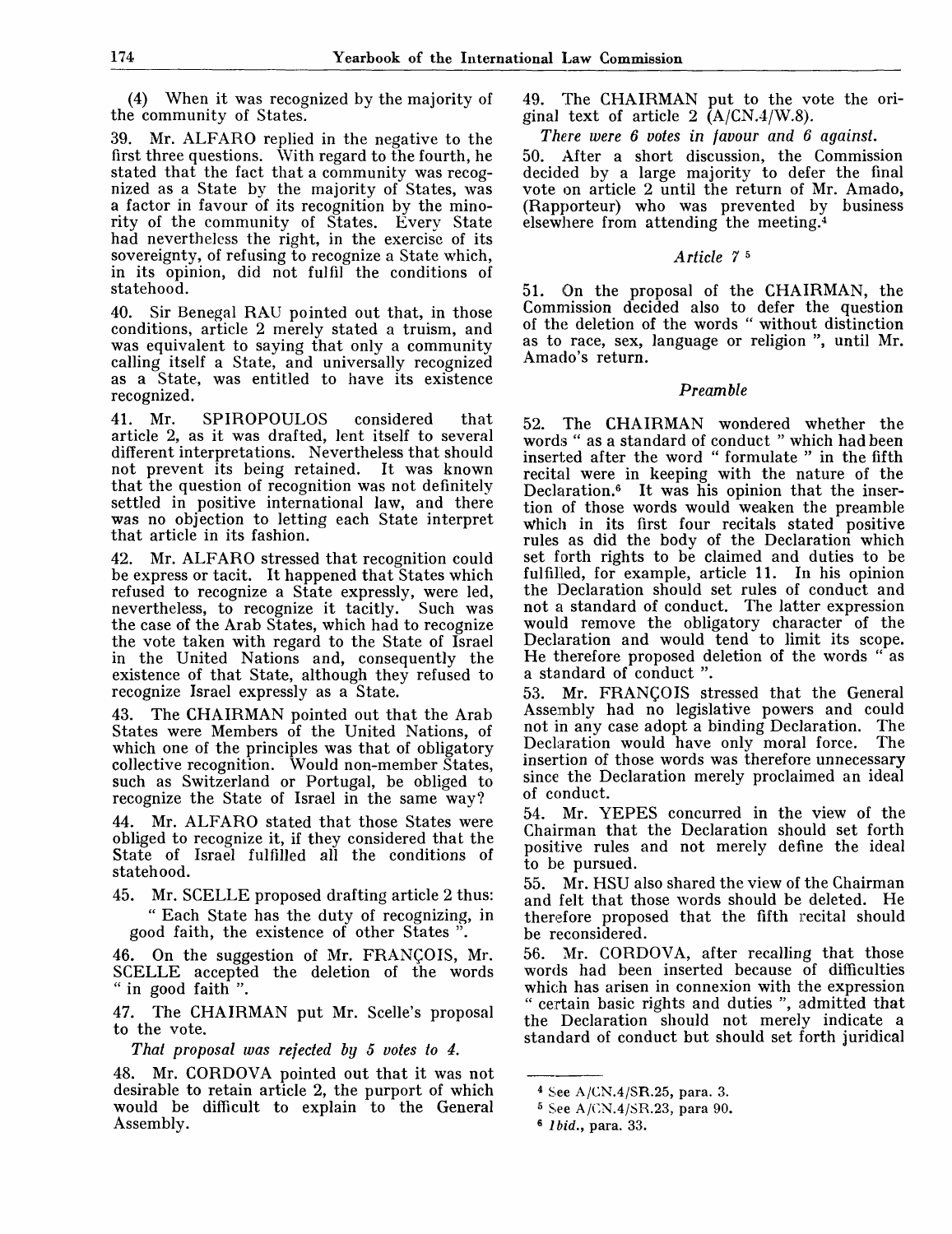rules. He therefore proposed that the words " as a standard of conduct " should be replaced by the words " as legal rules of conduct "

57. Mr. SANDSTROM supported that proposal. 58. Mr. SCELLE was also of the opinion that the Declaration should set forth legal rules and<br>not merely define a standard of conduct not merely define a standard of conduct. should be specified that the Declaration on the Rights and Duties of States was in the field of positive law.

59. Mr. ALFARO favoured the proposal to delete the words " as a standard of conduct ". During the voting of the preceding day he had considered that expression as an equivalent of the " rules of conduct " since he was under the impression that the English word " standard " corresponded to the Spanish word *norma* which meant " rule ". 60. The CHAIRMAN put to the vote the proposal to delete the words " as a standard of conduct ".

*The Commission decided by 10 votes to delete those words.*

61. Turning to the proposal of Mr. CORDOVA to insert the words " as legal rules of conduct ", the CHAIRMAN stated that that expression would not be completely accurate because, while a duty might be considered as a rule of conduct, a right could not be so considered. Thus it could not be said that the " right to independence " was a rule of conduct.

62. Mr. SPIROPOULOS recalled that the expression " as a standard of conduct " had been inserted because of difficulties which had arisen in connexion with the words " certain basic rights ". Since the Commission had decided to delete the words " as a standard of conduct " there was no reason for substituting other words.

63. Mr. BRIERLY did not consider it necessary to change the original text of that recital, but, if absolute precision was sought, the word " legal " might, if necessary, be added before the word " duties ".

*The Commission decided to retain the original text of the fifth recital as drawn up by the Drafting Committee.*

# *Order of articles*

64. The CHAIRMAN, supported by Mr. SANDS-TROM, proposed that the Commission should agree to retain the articles in the order proposed by the Drafting Committee.

// *was so decided.*

65. The CHAIRMAN stated that the vote on the Declaration as a whole would have to be deferred until the Commission had reached a decision on articles 2 and 7. H3 proposed that two or three French and Spanish language experts should meet to draft the French and Spanish texts of the Declaration as amended.<sup>7</sup>

*It was so decided.*

### PROCEDURE TO BE FOLLOWED AFTER THE ADOPTION OF THE DRAFT DECLARATION

66. The CHAIRMAN asked the members of the Commission to reach a decision on the procedure to be followed after the adoption of the draft Declaration.

67. He recalled that the Panamanian draft had been distributed to Members of the United Nations immediately after the first part of the first session of the General Assembly  $(A/CN.4/2, p. 20)$ . Governments therefore had had ample time to study it before the second part of that session during which the Assembly, in resolution 38 (I) had requested the Secretary-General to transmit immediately to all Members of the United Nations and to national and international bodies concerned, the text of the Panamanian draft *(ibid.,* p. 23). Thereafter, both the Commission for the Progressive Development of International Law and its Codification in its report  $(A/CN.4/2, p. 27)$  and the General Assembly in resolution 178 (II) *(ibid.,* p. 33) had stated that only a limited number of comments and observations had been received. Accordingly, the Secretary-General had been requested to call to the attention of States the importance of submitting comments and observations as soon as possible. Only seventeen Governments and a few non-governmental organizations had replied to those repeated requests. It should be noted in that connexion that most of the comments from Governments had been helpful in the work of the Commission.

68. That brief review of past events proved that, even before instructing the Commission to draft the text, the General Assembly had already consulted Governments and organizations on the draft Declaration on Rights and Duties of States. It therefore seemed that the Commission had been seized of the question in a somewhat unusual way. It could also be considered that that question was not linked to progressive development covered by article 16 of the Statute of the Commission or to the codification of international law covered by article 18. Accordingly there was no reason to apply to it articles 16 and 17 or article 21 which provided for consultation by the Commission with Governments.

69. The General Assembly had instructed the Commission to draw up a draft declaration. It could therefore be held that, once that draft had been adopted by the Commission, it could be submitted directly to the General Assembly which would take appropriate action, particularly consultation with Governments and organizations if such action was deemed useful. By following that procedure, the Commission would give the Assembly tangible proof of the work it had accomplished during its first session.

<sup>7</sup> See A/GN.4/SR.29, paras. 1-11.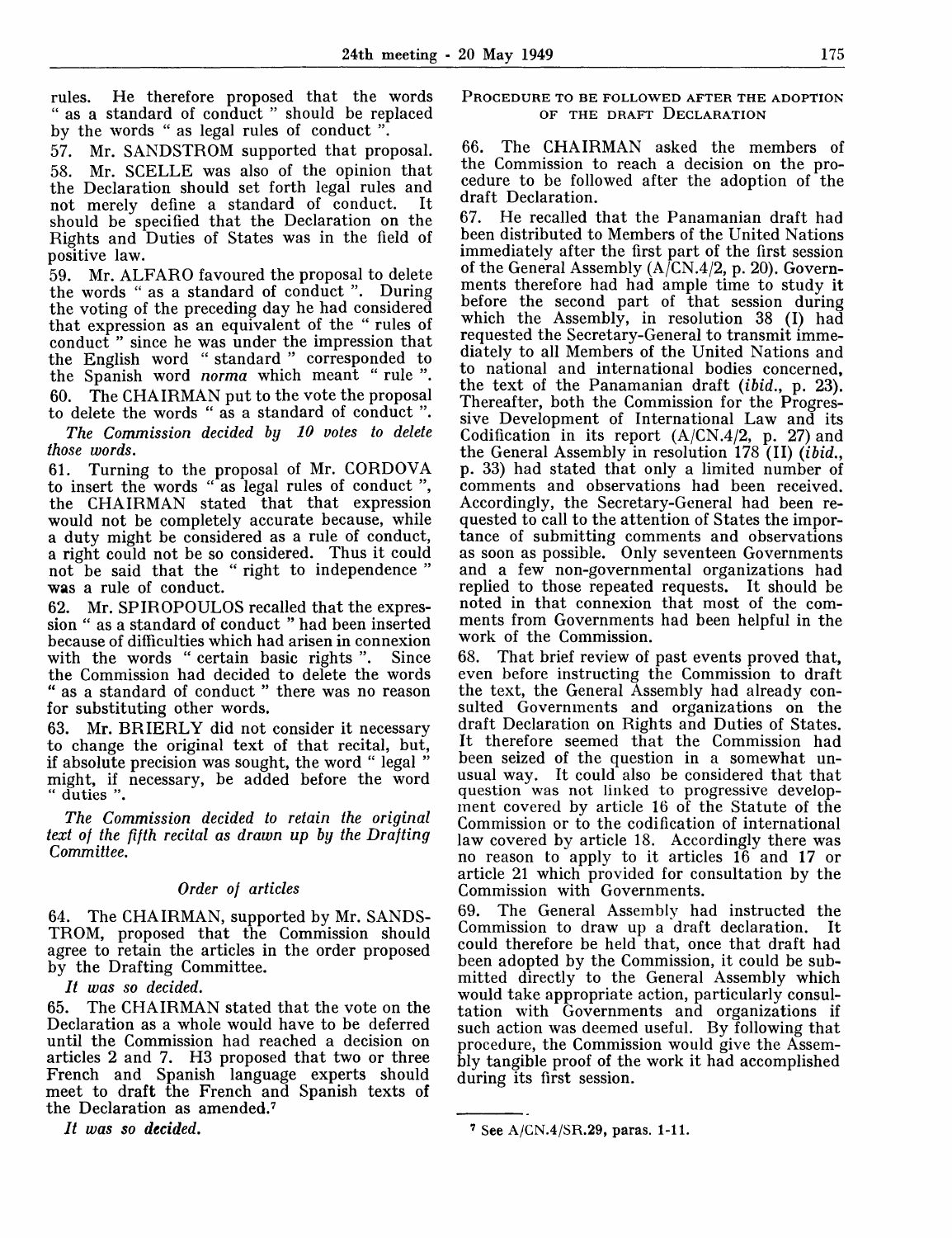70. Mr. SPIROPOULOS concurred in the views of the Chairman. The case under consideration was of a kind which was not covered by any provision of the Commission's Statute. In fact the Governments, which had been approached on several occasions, had had sufficient time to submit their comments concerning the draft Declaration. It was regrettable that all had not done so, but it could not be said that the formality concerning consultation had not been observed. All that remained to be done, therefore, was to transmit the draft to the General Assembly.

71. The draft was not perfect, but, despite Mr. Koretsky's opinion, it did not seem that it could be further improved by the Commission, which had devoted so much time and thought to it. It was therefore useless to reopen the discussion of the draft at the following session. Moreover, it was not a final text. It was possible that the General Assembly would adopt it without amending it, but it was also possible that the Assembly might treat the draft as a mere working paper concerning which it would wish to consult the Governments. Nothing therefore prevented the Commission's following the proposal of the Chairman that the draft should be transmitted to the General Assembly without further formality.

Mr. KORETSKY, without reconsidering the serious imperfections of the draft Declaration, which he did not consider to be in a proper condition to be presented to the General Assembly, confined himself to discussing the question of procedure raised by the Chairman, namely, the question whether the draft, if it were adopted by the majority of the Commission, could be submitted directly to the General Assembly, or whether the Commission must observe certain formalities in advance.

73. Mr. Koretsky could not come to the conclusion reached by the Chairman that the question did not fall within any of the categories provided for in the Statute of the Commission. The Statute, which had been granted at the same time as its terms of reference, must be observed unless quite exceptional circumstances and special reasons intervened; that was not so in the case under discussion.

74. Doubtless there might be some question as to whether the draft concerned the progressive development or the codification of international law, although its preamble clearly referred to a new orientation and to the progressive development of international law; such a controversy would have only academic interest because, in either case, the same result would be attained.

75. If the matter were classified under the heading of progressive development, sub-paragraph *(g)* of article 16 provided that the draft should be issued as a working-paper of the Commission together with the replies to the questionnaire mentioned in sub-paragraph  $(c)$ , and that the

Secretariat should give it all the necessary publicity. In addition, in accordance with sub-paragraph *(h)* of the same article, the Commission should invite Governments to submit their remarks on the document within a reasonable time. Lastly, under sub-paragraph *(i),* the Commission must appoint a Rapporteur and a group of members to prepare the final text on which it, in turn, should come to a decision. Only then was the draft to be submitted to the General Assembly through the Secretary-General.

76. If, on the contrary, the question related to codification, article 21, which was applicable in the matter, provided for approximately the same procedure concerning publication, publicity and consultation. The Statute therefore gave the Commission a choice between two procedures; it should choose one or the other, for it could not put forward any serious reason for deviating from the provisions of its rules of procedure.

77. It had been stated that Governments had already been consulted. Mr. Koretsky pointed out, on the one hand, that it had been a question of the Panamanian draft, which the Commission had reworded to such an extent that it had almost become a new text and, on the other hand, that too few Governments had replied to the requests for consultation, doubtless because they did not know at that time what would be the fate of the No doubt could remain in their minds: the International Law Commission had been set up and it had prepared a draft Declaration which would soon be submitted to the General Assembly. In those circumstances, they would not fail to be interested in the new draft, concerning which they would wish to submit their commentaries and remarks. It was therefore imperative to consult them, firstly, in order that the General Assembly might know the opinion of the various Governments, when the draft was submitted to it, and might come to a decision with full knowledge of the facts in the case; secondly, because, if the Commission failed to hold such a consultation the Governments and the General Assembly itself would be justified in reproaching it for having acted in violation of its Statute, which expressly set forth the steps to be taken before a draft was to be sent to the Assembly.

The importance of those publicity measures had already been pointed out to the Committee on the Progressive Development of International Law and its Codification. It must not be forgotten that the w r ork of the existing Commission must be carried out under the supervision of world opinion, for its results directly concerned all mankind. The Press and specialized publications had not at least so far made news items of that work. It was therefore imperative not to neglect any publicity measures. Moreover, the progressive development and codification of international law must be effected in close co-operation with